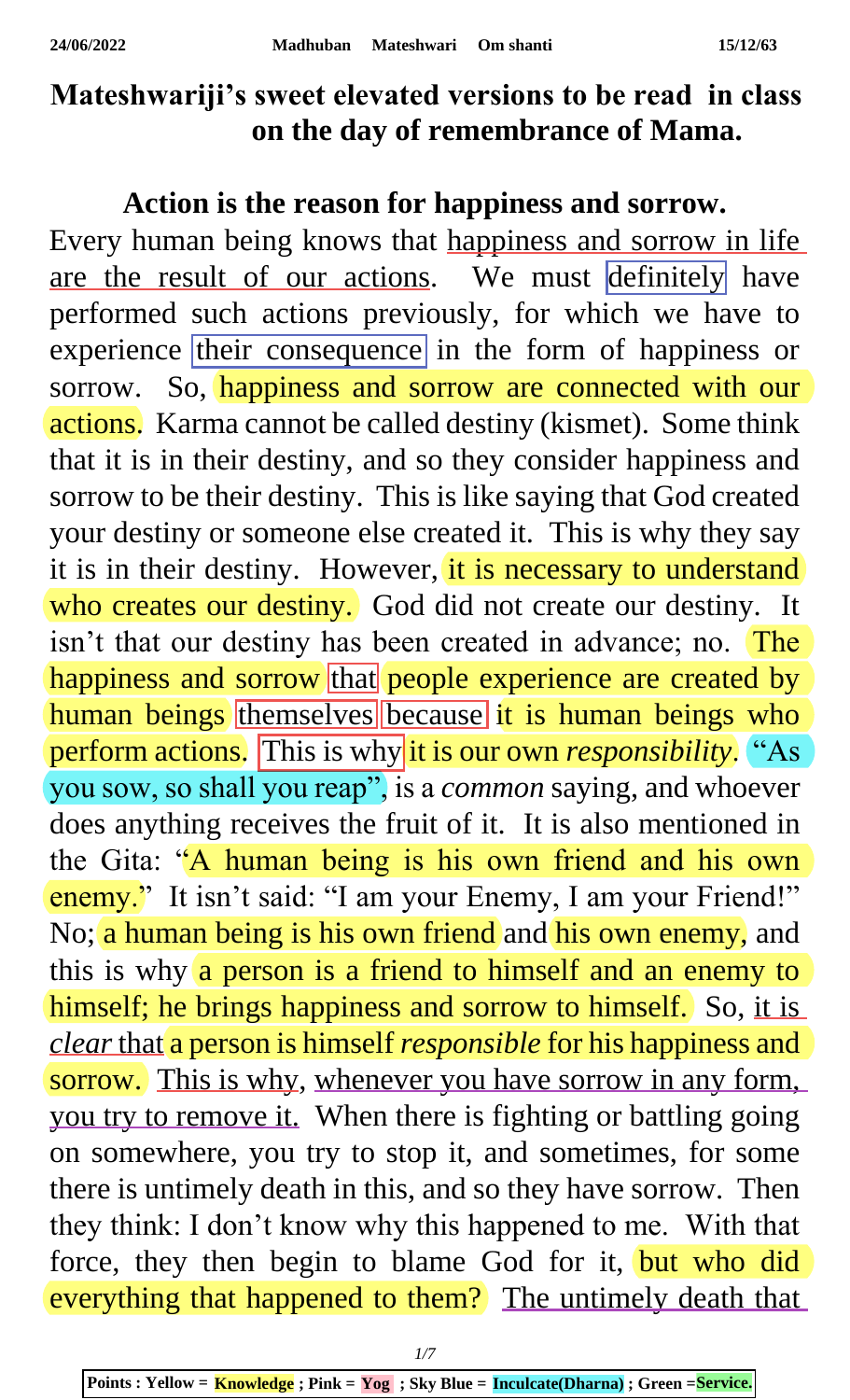took place or the sorrow they experienced in the form of some illness, did God bring that? All the fighting and battling, all the causes of sorrow which exist in the world, did God create all of that? God is the One whom you call the Remover of Sorrow and the Bestower of Happiness. This is why whenever you have any sorrow, you remember Him. Even when your body has an illness, you call out to God: O God! You remember Him alone at times of sorrow. So, tell me, if He has caused you sorrow, what should the One who causes sorrow do? This is also something to think about: Whoever you remember at a time of sorrow, you cannot say of Him that He caused you sorrow. This is also something to understand. Since we remember Him, we definitely have a different relationship with Him, not that of a bestower of sorrow. This shows that the reason for sorrow or the person *responsible* is someone else. Even in this, there is no third person. One is myself and the other is my Creator, that is all. There are just the two. One is that I am His creation or you can say His child and the other is the Father. So, either the Father is *responsible* or I am *responsible*. However, when I have sorrow, it seems to me as though that Creator has caused me sorrow. Internally, I feel that He is my Bestower of Happiness. It is as though you ask for support of happiness: O God, remove this sorrow! God, give me a long life! Look, people even ask for a long life. Long life, sorrow, illness of the body, any fighting or battling, whatever reason for peacelessness there is, they ask God. When a child is not sensible, they say: O God, give him "sumat" (a good intellect). So they ask Him for guidance. When anything brings you sorrow or suffering, they remember Him in that suffering, and they ask Him for anything they want. Since they ask Him for something, He must definitely be the Bestower of that, and He must be the One who gives us happiness. It means that He alone has a cure for everything. We don't remember Him just like that,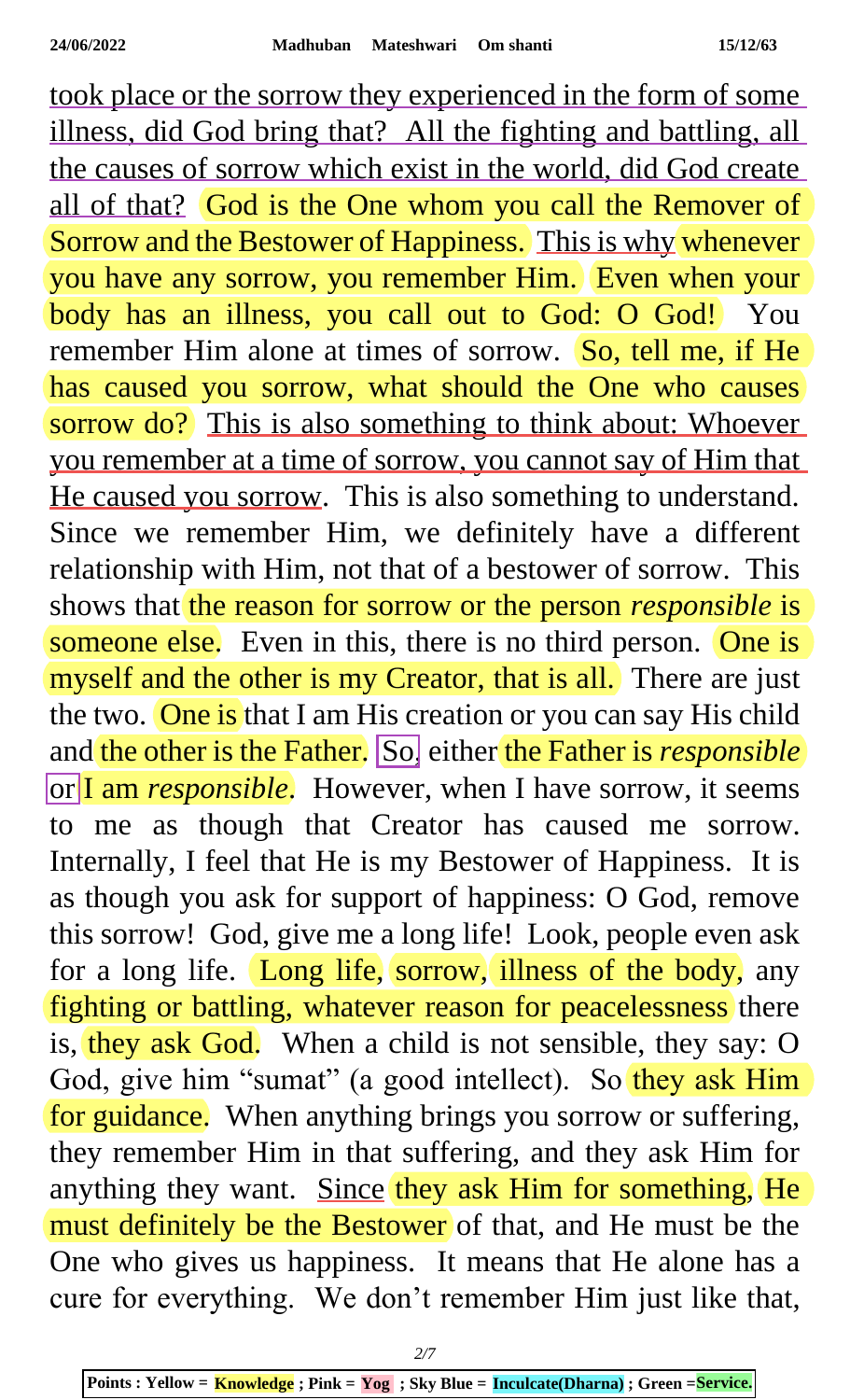but He has a cure. So, whatever *habits* we have, whether knowingly or unknowingly, we definitely remember God at times of sorrow. Whenever anything happens, we immediately say, "O my God!" Whether someone knows or not who God is, what He is, this definitely emerges from their mouth. This is also to be understood. Ultimately, does the One whom we remember have a *connection* with all our sorrows? Is He a bestower of sorrow or does He have a *connection* with giving us happiness? Even our remembrance shows that His work is not to cause anyone sorrow. If He were to cause that for us, why would we remember Him? Generally, you would feel angry with someone who causes you sorrow. You would think: I don't know what I should do to him. However, for God, you always feel love and especially at times of sorrow. Internally, you would feel Him to be your great Friend. You feel happiness inside. So, His relationship with us is definitely one of happiness. So, something else must definitely be the reason for our sorrow. There is no third party: one is myself and He is the other, so I am definitely *responsible* (for my sorrow).

So, whatever  $\Gamma$  am an instrument for,  $\Gamma$  am the one who suffers the sorrow, I create it for myself by myself. Therefore, this is so senseless! The thing that I want to be free from, I create that for myself, so this is something surprising, is it not? People don't want sorrow, yet they continue to create it. So, there is definitely something they don't know about, that they don't understand. So, whatever you don't know, you must first of all try to find out about it. I must definitely have some knowledge and understanding about it. I must first of all look for that understanding. However, the surprising thing is that even today, some helpless people make so many excuses about not understanding such things. They would say that they are not free or don't have time. What should we do?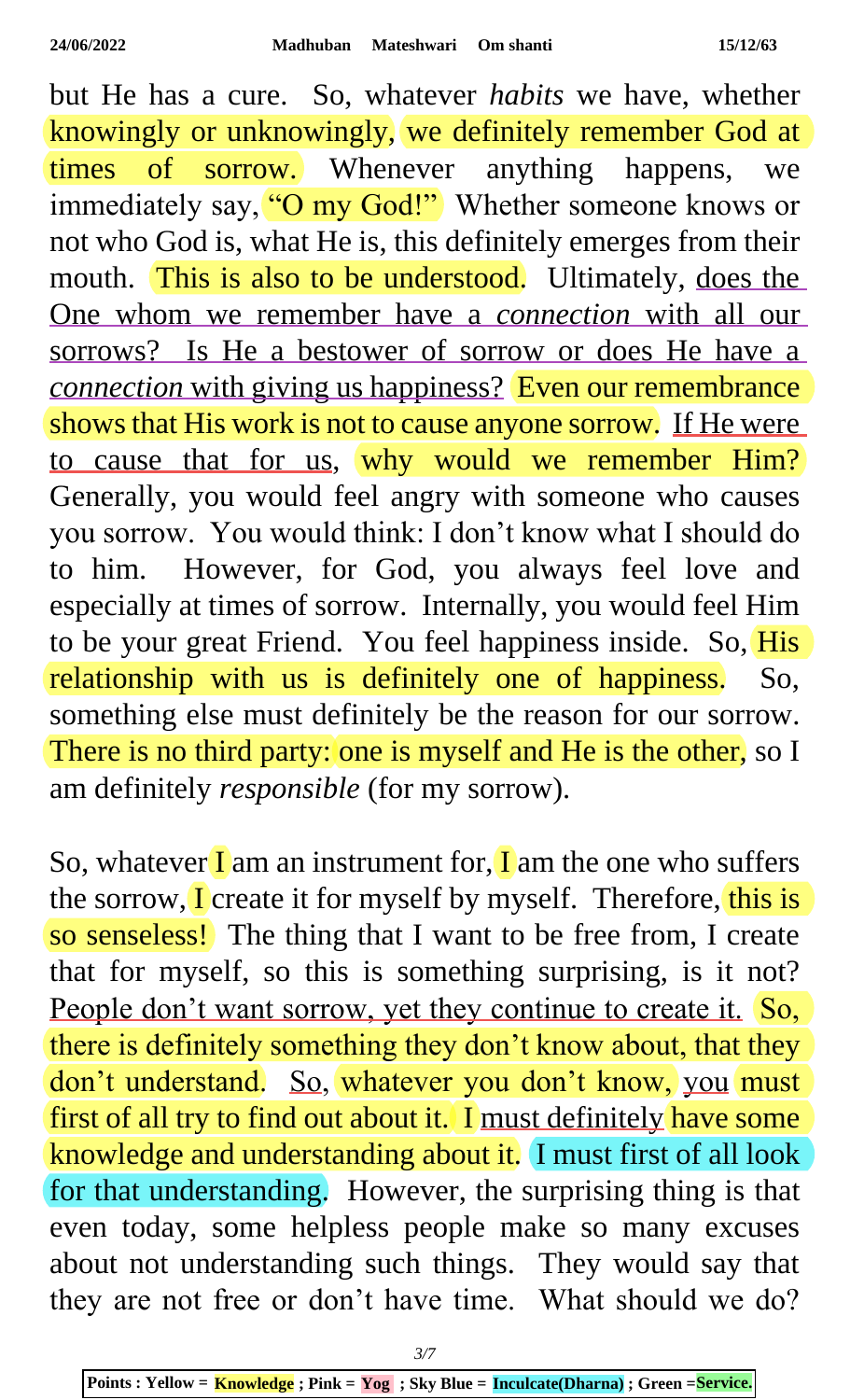Should we look after our households and business or do this, do that? What should we do? This is why they have become unhappy in looking after everything. Since I have created this sorrow by saying "This is mine, this is mine", since I have taken this sorrow on myself, I must first of all try to resolve it. When I cause sorrow for myself, I should know what the reason is for whatever is causing me sorrow. I must first of all have the understanding as to why I am unhappy. Is it that happiness is not for me? I should first find this out.

This information can be found in the understanding that all the things you consider to be yours are the reason for your sorrow. It is necessary in life to know what the remedy for that sorrow is. Even while knowing it, they say, "What can I do? How can I do this? Should I leave my household and everything?" So, it is surprising the way human intellects work, that even when they are given the understanding, they are unable to imbibe it. We understand these things with experience and then, after imbibing it, we share it with you. This is something to be experienced. We have definitely experienced it for this is why we tell you how you can attain happiness in a *practical* way. We have had this desire for a long time. Now, that Bestower of Happiness Himself gives us His own introduction: O children, how did you become unhappy? It is your fault, but what is it in you that you yourself do not know and is the reason why you take that sorrow on yourself? Is it that your actions are the reason for your sorrow? Come and understand this. Look, we are *offering* this to you. Even then, it is amazing. Even though they hear this, those poor helpless people say: Perhaps this is how we have to continue. This is called attachment to Maya. Maya has completely caught hold of them and, whatever they beat their heads about all day, the Father Himself tells them what the reason is for their happiness and sorrow.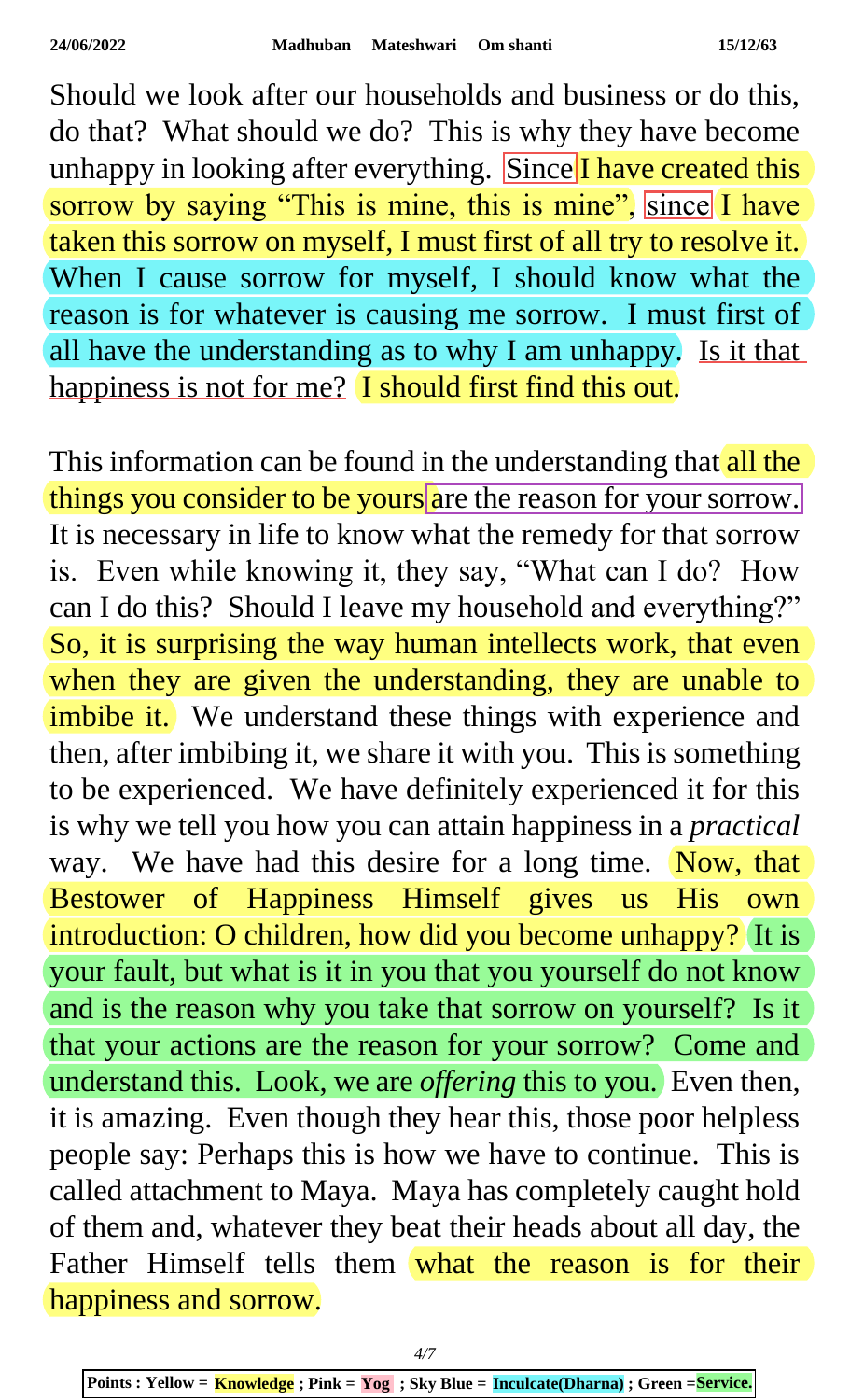The Father Himself says: I have come to take away all your sorrow and to give you happiness. This is why you sing: O Remover of Sorrow and Bestower of Happiness. It is never said: Today, You cause us sorrow and remove our happiness. No. He is the Remover of all our sorrows. The Father says: L have come especially to take away your sorrow. However, to do that, I teach you to perform such actions that your sorrow is finished. Whatever I teach and explain to you, understand it and simply make effort; then your sorrow will finish. I give you teachings to finish your sorrow, so imbibe them, because it is your property. However, some poor, helpless ones make excuses as though they are doing God a favour. Some say: If I have time, I will do it. O dear brother! It is in the eating, drinking and serving everyone and in the accounts of those actions you have created that you have become unhappy. On the one hand, you say that you want to be liberated from sorrow and, on the other hand, even though the Father shows you the way to become free from all of that sorrow, it hardly sits in anyone's intellect. In this way, the five vices are called Maya, but people consider wealth and prosperity to be Maya. Some say that their bodies are Maya and they try to find ways to protect themselves from that. However, the Father says: The reason for your sorrow is something else. The elements are My creation. Whatever is eternal is not the cause of sorrow. You have something *extra* in you that causes you sorrow. It is called the five vices (Maya). The vices are not the body, the world is not made of vices, wealth and prosperity are not the vices. Vices are something else, and when these vices come into existence, all of these things become the cause of sorrow. Otherwise, all of these facilities were the reason for our happiness. For souls, wealth and prosperity etc. are the reason for our happiness, but, because you don't have full knowledge about all of these things, they have caused you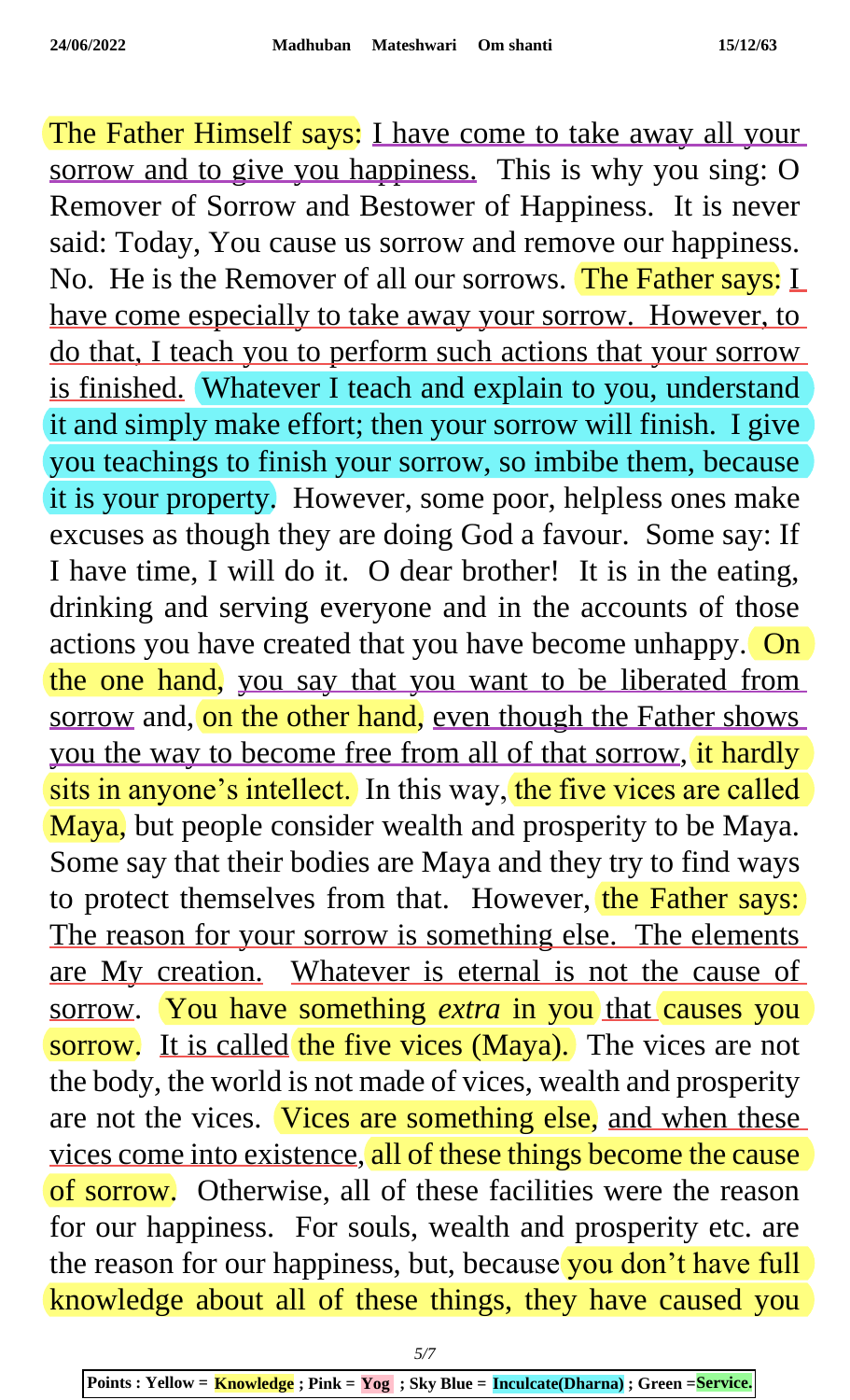sorrow. It isn't that the eternal creation I create is the reason for sorrow; no. You cause your sorrow. Something else has developed in you, and that something else is Maya, the five vices. You now have to remove them. People say: God gave all of this. If God gives anything, it would be something of happiness. You have put the vices into all of these things and spoilt them, which is why the Father says: Remove these vices and you will become happy for all time. All of these things have to be understood. You will have to give some time for this. You have to learn the way to finish your sorrow. For this, you are told to come again and again and learn something. However, it shouldn't be that you hear all of these things here and when you go out, everything finishes. Some say that all of these things are for senior or elderly people. Is it just the old ones who have to create their lives? The old ones are those who have climbed up the wrong ladder and then, after that experience, have come down. Instead of that, why not caution yourself before climbing the ladder and understand how you have to live your life? This is why you are given the advice: Understand these things and make full effort to remove the root cause of your sorrow, the reasons for your sorrow.

We have to understand the right we have over God, the Father, who is the Father of everyone and also claim that right. You mustn't just call Him your Father but you should come and listen and understand what you have to attain from Him. We will continue to make this *offer* to everyone. Previously too, we were giving this invitation and message to everyone. Then, a handful out of multimillions awakened. The same happened earlier too and this is why God Himself said:  $\overline{A}$ handful out of multimillions know Me. So, having come here, you have to understand these things and then talk about them